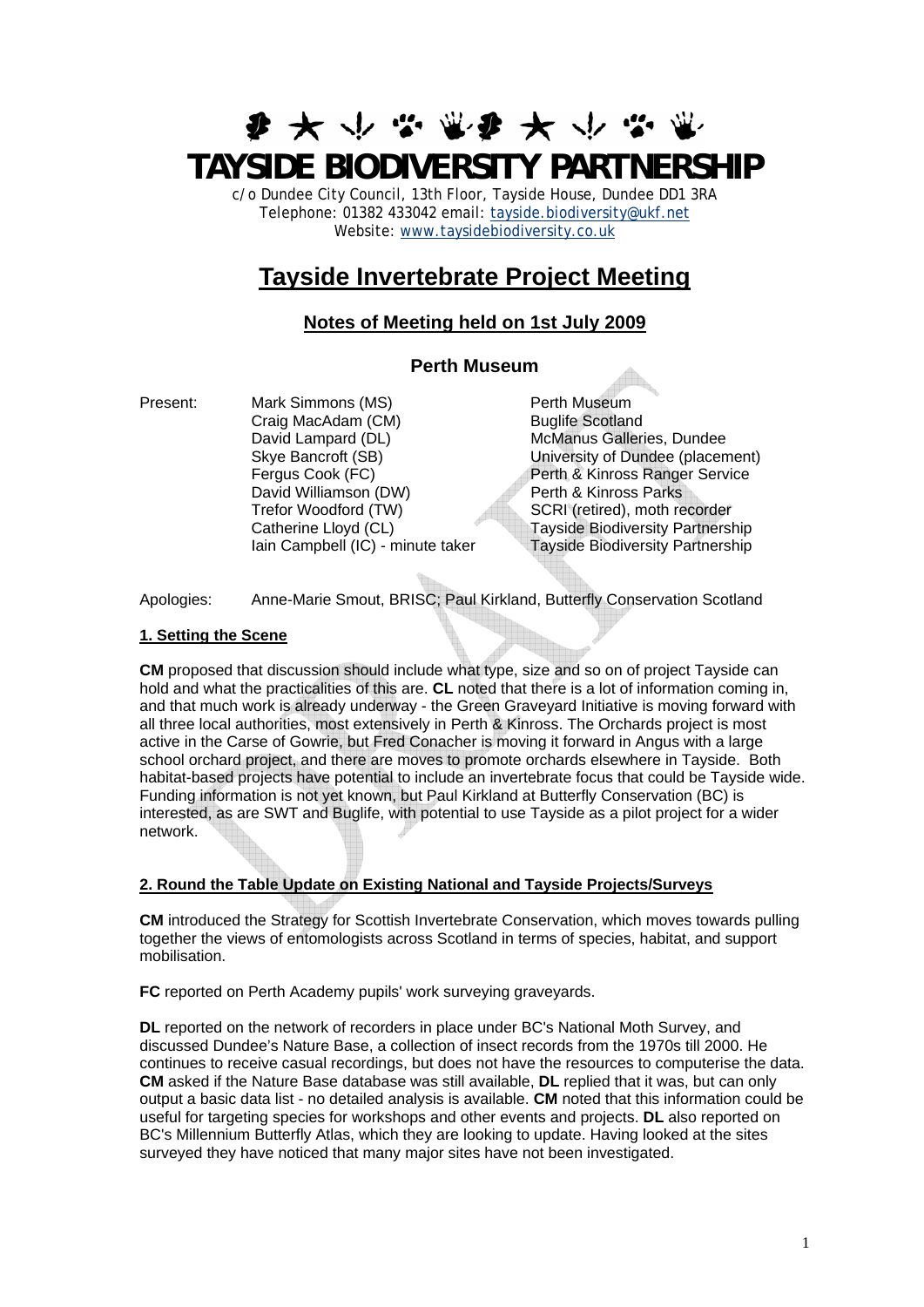**DL** discussed areas of focus, such as the Mountain Bumblebee, and also noted that as there are core targets in looking for moths, for example there are some species which may be present but have not been looked for. **DL** also opened the idea of raising the profile of McManus Galleries and its contact with the public, which has fallen during its redevelopment - this could take place through related activities and events.

**SB** reported on the revision of the Tayside Recorders contact list which will also include contact details for relevant organisations and so on. This will be featured on the TBP website in due course and be part of a "Tayside Recorders" page within the TBP website.

**DW** reported on the trialling of meadow areas in parks involving the creation of grassland habitat. The local authority is working with eco-schools and there are links with the Green Graveyard project.

**MS** noted that Perth Museum has a large insect collection, but it is underused, has not be involved in a lot of research, curation or study over the last 20 years, and is not catalogued or listed. **MS** also reported on ongoing invertebrate projects, noting that a funding application to the Esmee Fairburn Foundation had been made to employ an entomologist for 18 months to work with the *Hemiptera* collection, as put together by Francis Buchanan White in the 19th century. The project proposal involves working with experts at the Natural History Museum with a small public element involving bug hunts, a fun day at the museum, and a small exhibition, although the cataloguing aspect is given primacy.

#### **ACTION: MS TO CONFIRM TIMING OF POSSIBLE PUBLIC EVENT**

**MS** also noted that a Tayside wide project could help add clarity to ongoing field work projects, such as those involving aquatic invertebrates in North Inch ponds. Most current projects are very small and **MS** does not have the capacity to do a lot more himself, although some sites, such as Kingoodie Quarry, have council interest behind their study. **MS** hoped to move forward with looking for rare species that are known or thought to be present in certain areas - 5-Spot ladybirds, Slender Striped Rufous moths, and mud snails among them. **MS** also discussed the museum's work with SWT's scientific sub-committee botany recording sites in which field meetings involving the incorporation of invertebrate study were attempted, but problems were caused by there being no experts involved - the events were neither surveys nor training events. SWT restructuring ended this project.

**TW** reported on ongoing hymenoptera and diptera surveys at Seaton Cliffs. Additionally, **TW** noted that light trap insect surveys involving micromoths and other insects are taking place in the Carse of Gowrie. The Carse is also the site of surveys linked to its orchard history and revitalisation.

**DL** further noted that the RSPB are keen for surveys of their reserves, such as the Tay Reedbeds - **CM** noted that there was a survey here around 20 years ago, **MS** adding that there may have been a small update survey more recently.

#### **3. Proposed Orchards Bug Poster (Buglife Scotland / TBP)**

**CM** introduced a poster produced by Buglife in England - a leaflet opening out to a poster on one side with information on species and habitat, including importance and management, on the reverse. **CM** and **CL** had already discussed the potential for doing something similar for orchards, with a graveyard version also being a possibility. **CL** noted that traditional orchards are now included in the UKBAP. **CM** reported that costs would be around £5,000 including design, writing and printing. **CL** added that the design is good for educational purposes but also features enough information to be useful for orchard owners and professionals. **CM** noted, however, that as we don't know what is in our orchards - something that **TW** noted English orchards have the advantage of - a survey would be required first. **CL** suggested starting in England, and having a Scottish version as Phase II of the project. **CM** further added that the Brownfield poster is not restricted to invertebrates - there is the scope to include plants and other aspects while still focussing on insects. **CL** confirmed there was already an interest being shown in orchard lichens.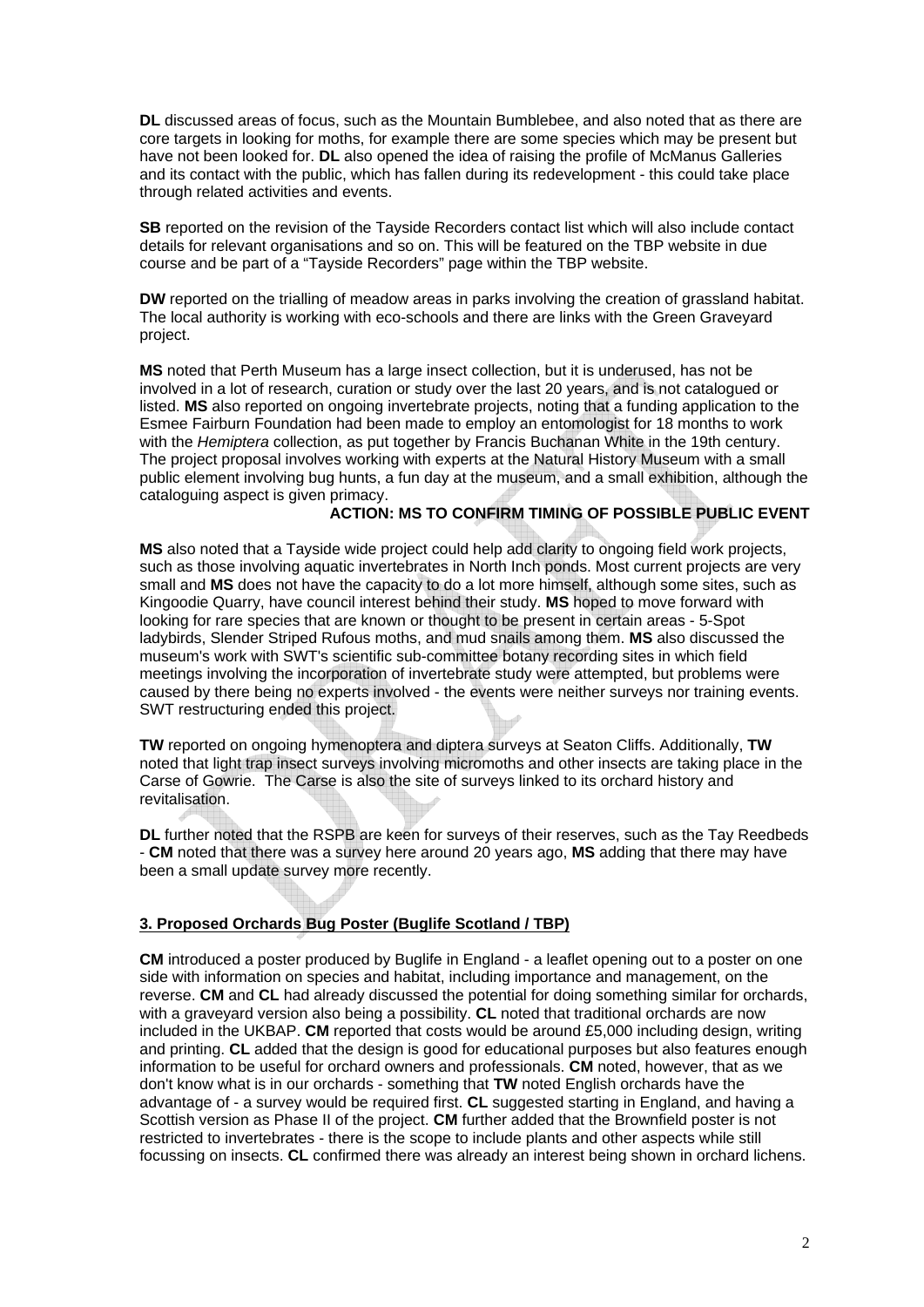**CL** asked if there was any information on the 22-Spot ladybird; **MS** reported that nothing more has been seen, and considered there being a connection to orchards. **TW** further added that Scotland's biggest orchard in the 19th century was by Errol - **CM** noted that a number of beetles and other insects have been recorded and linked to fruit trees. **DL** reported on BC looking at links to historic varieties of fruit tree with potential for the Carse of Gowrie to be involved in projects other than the orchards project. **TW** noted that the Bumblebee Conservation Trust (BBCT) in Worcestershire has been looking at canopy pollination in tall trees - **CL** added that the TBP's Bumblebee survey is continuing, with all data going to the BBCT.

# **ACTION: CM TO LOOK INTO FUNDING FOR ORCHARD POSTER**

#### **4a. Invertebrate Surveys in Tayside: The Way Forward**

**MS** reported that currently individuals are moving work forward, with little in the way of schemes. **CM** suggested1 targeting some species records, with there being, for example, interesting but little-investigated information on glow worms. **DL** noted that the boundary with Angus can be difficult to work over, with **MS** replying that a project presented as Tayside-wide could help with such issues. **TW** noted that Fife was well documented, and asked if anywhere else was - **CL** responded that Fife is ahead, and that as there is a Tayside & Fife group with the orchard project sharing information it could be possible to look into working with them. **DL** noted that NESBReC are running training days with only a little funding, and **CM** added that Buglife offered an introduction to invertebrates workshop, which was very successful. **TW** further noted that invertebrate study can be intimidating to beginners, with **CM** adding the problems involved with the 'Complete British Insects' guide listing 1,500 of 50,000 species.

**CM** put forward two levels of survey, with the first involving experts and the second bringing in members of the public - this will add to knowledge while bringing in new people. **TW** asked how members of the public are involved in surveying - **DW** replied that it in Perth parks studies it is generally through photographs. **TW** also asked about a proposed relaxation of graveyard management - **DW** replied that this is a recent decision, but no action has taken place yet, but that 24 sites, usually older sites not in general use, have been identified. **CL** hoped that this could be moved forward into a public invertebrate survey, **DL** adding that good work surveying lichens had been done in graveyards in England. **CL** said the Edinburgh Botanic Gardens lichenologists and Plantlife Scotland were keen to run a Tayside pilot project for lichens.

#### **4b. Site-Specific Surveys**

**TW** noted that there is very interesting habitat in Tayside with specialists to be found in unusual areas - but there are probably no records existing. SWT designated local nature conservation sites up to 2000, with plant surveys done and other information gathered, but this has stopped and Angus Planning does not recognise the SWT designations. It might be useful to look at these sites again to see if they would be of interest.

**CM** suggested a Phase I survey for certain areas of Tayside - **MS** recommended starting with very small areas. **DL** noted that there are some Angus Wildlife Site surveys through SWT which would be useful having digitised into a GIS layer.

**MS** noted that the lists are held by SWT so they may be able to provide assistance. Wildlife Sites do not appear to be on the agenda at present - **TW** added that no one is in post to deal with them. **CM** recommended looking particularly at high quality woodland, ponds, and upland sites. **MS** further noted that guidance on Wildlife Sites give local authorities a major role, with **CL** adding that the authorities are not viewing them as a priority - it is thought that they have recently been dropped from local plans. **DL** added that the Dundee Naturalists Society have reported that dens, such as the Den of Airlie (which, **TW** added, was previously an NNL but is no longer designated as such), are not kept to the same standards they were previously. **DL** reported SSSI designation of geodiverse sites, with lack of resources meaning that sites of equal importance to SSSIs are not being designated.

**ACTION: TW AND DL TO FOLLOW UP SWT RE. WILDLIFE SITES**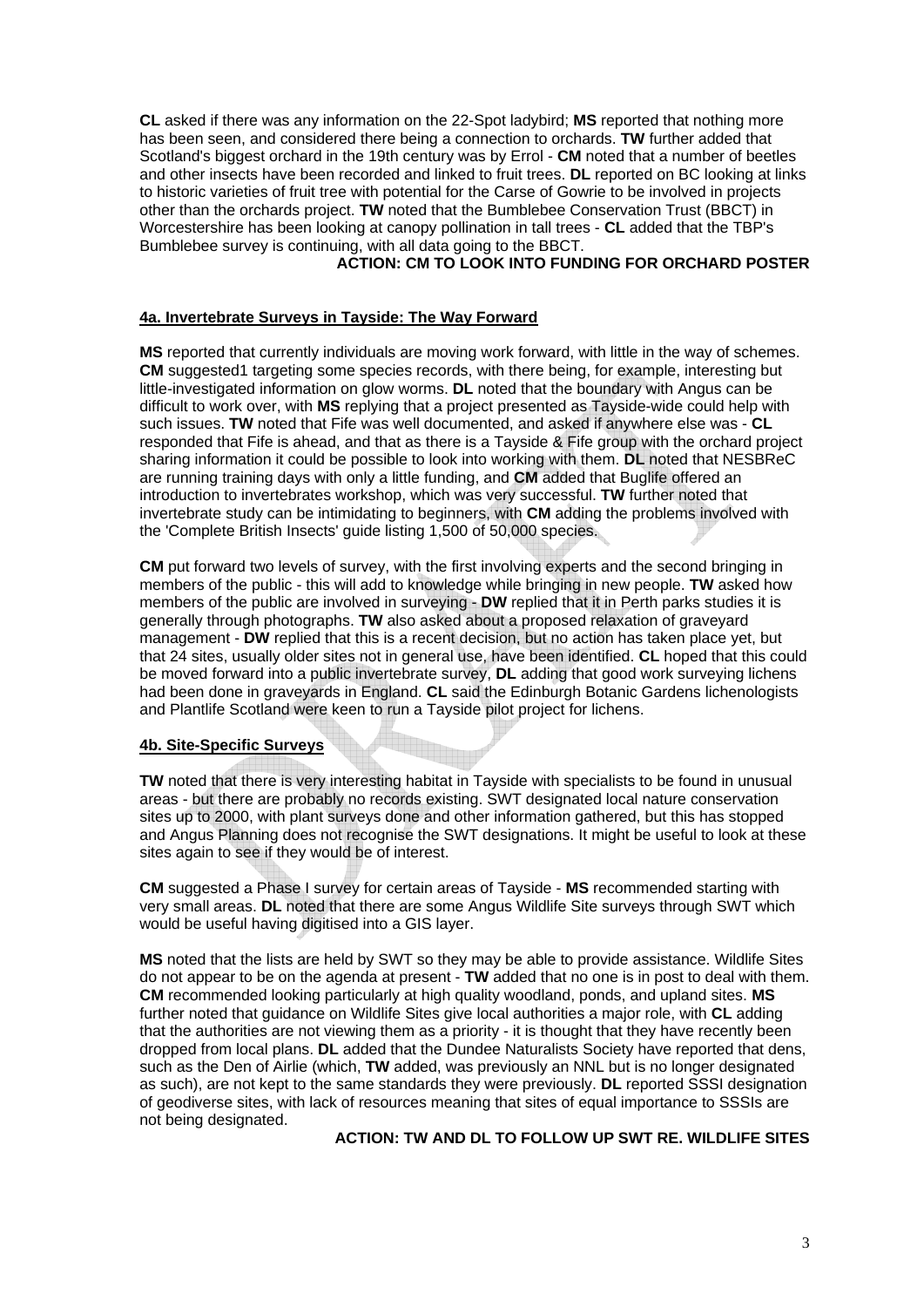## **5. Proposed BioBlitz, Dundee (Tayside Biodiversity Festival - May 2010)**

**CL** put forward that BioBlitz has to be split into two aspects - experts and public. **DL** brought up the issue of sites, suggesting an area like Caird Park which would be large enough for marquees etc, and could link in with Dundee Rangers who currently do much in the way of educational events but little recording. **DL** also suggested working with the Broughty Ferry Environmental Group - who have just appointed a Dighty Connect Project Officer. **CL** added that the new project will be both biodiversity and culture oriented; it already has funding. **CM** added that it would be useful to see what SEPA has done on the Dighty and try to infill gaps in survey. **CM** also reported on a BioBlitz in Motherwell in which over 500 species were recorded despite bad weather, and added that Historic Scotland have offered full use of Holyrood Park for a BioBlitz this year. **FC** asked what kind of people are involved in these events, **CM** replied that at the Motherwell event people had been asked to come along from SWT, BC, RSPB etc, but that advertising in future will be as public events.

**CL** suggesting looking into how this could publicise McManus Galleries, **DL** replied that if McManus is reopened for February or March of 2010 they would be able to dedicate time to it, and further suggested looking for assistance from Dundee Conservation Volunteers and John Whyman, the Greenspace Officer at DCC. **CL** recommended holding the BioBlitz in May, to coincide with Tayside Biodiversity Festival, with **DL** adding that the end of May would be best.

**CM** noted that 24 hours is the standard BioBlitz time, but there can also be mini-blitzes - **CL** suggested 12 hour blitzes from either 10am-10pm or from noon to midnight. The recent Scotia Seeds event was in the form of a mini-blitz, and had a good turnout despite bad weather. **FC** asked what the age group involved was, **CM** replied that there was a full range of people. It was agreed that preliminary organisational work should begin soon.

#### **ACTION: DL TO LIAISE WITH DAVID HUGHES, DUNDEE URBAN RANGER AND DEBBIE LOCHHEAD, DIGHTY CONNECT**

#### **6a. Tayside Recorders' Forum**

**CL** reported that the Tayside Biodiversity Partnership's website is being revised this summer which would enable geodiversity and recorders' forum pages to be highlighted. **SB** added that she has started getting in touch with recorders regarding having their contact details listed, in order to ensure a willingness to be contacted by the general public, with **DL** noting that efforts will be made to ensure that spam will not reach those listed. **TW** asked if there was a local spider expert; **DL** replied that Mike Davis is reforming the Grampian Spider Group.

**CL** added that once the forum page is set up there will be many opportunities to look into - it will help with filling gaps in the system, which NESBReC will also be able to assist with. **CM** added that the ISI strategy looks for gaps nationwide, and added that it would be useful to run a workshop in this area, and that Field Studies Council guides on endangered species would be useful here.

**CL** asked what Buglife would like Tayside to achieve - **CM** replied that Tayside as a partnership can get people interested, and help pass through stages of public involvement - having experts finding important sites, bringing people from general knowledge to a higher level, getting a spider recorder and so on. It would be good to have someone to unify records and be available to look into areas of interest. **CM** also added that here a Tayside Invertebrate Group would help move things forward - **DL** added that it is hoped that McManus will be able to work with this. **CL** suggested that initially running workshops, training days and so on could be a good step forward, with **CM** adding that the Bees, Wasps & Ants Recording Society had an event involving first a day at the museum in Edinburgh followed by work on sites around Fife using the knowledge gained at the museum. Similar events have taken place in Glasgow, and worked well.

**MS** noted that surveys often have 100-150 records and then tail off - it seems that these kind of projects are difficult to sustain - as such it may be better to have a relatively small and focused group that can work together in moving their expertise up to a higher level. **CM** noted that there is the problem of having no record centre and as such an Invertebrate Group would be useful in involving people who are now taking on apprenticeships, allowing them to mentor others etc. - it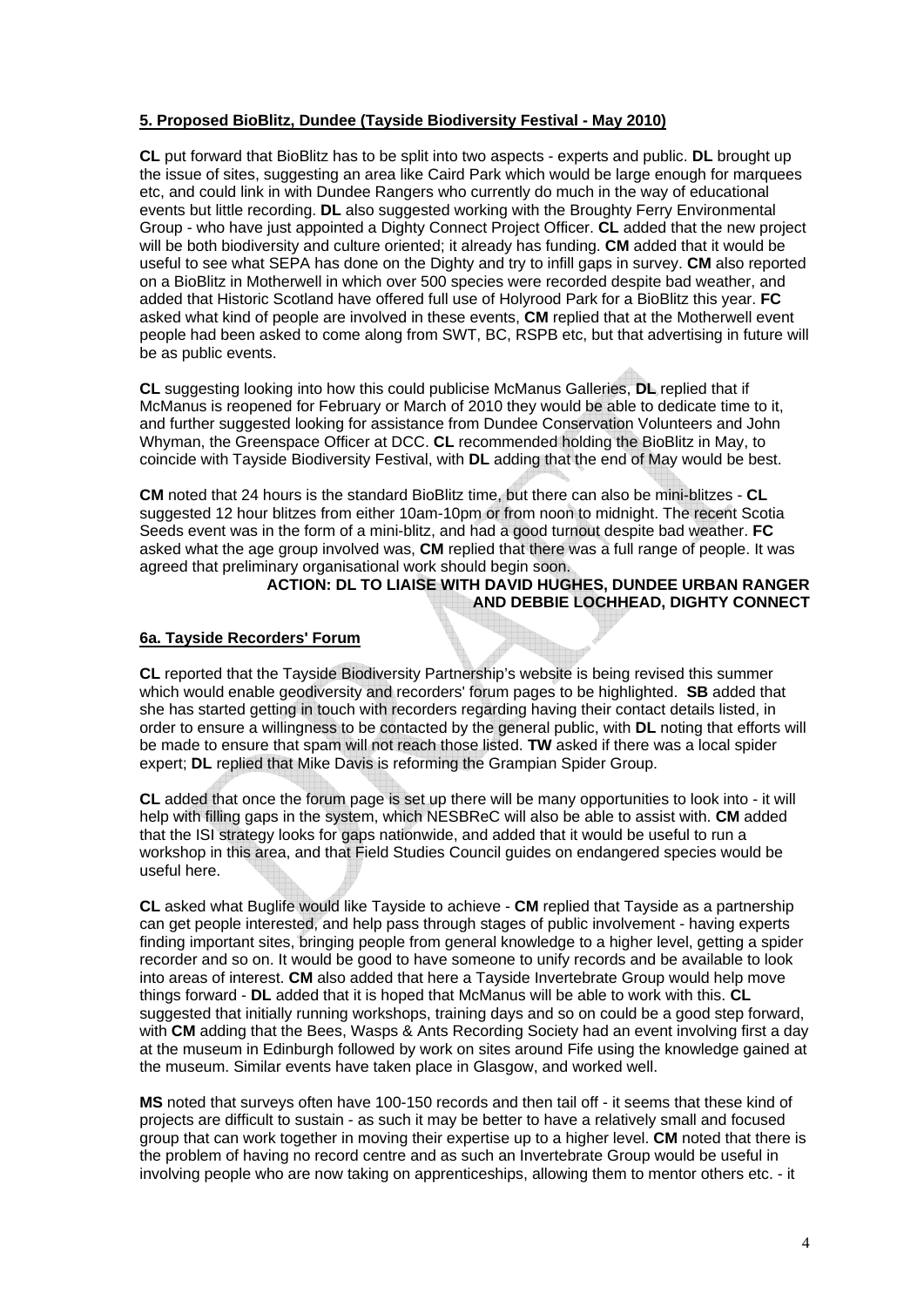would be good to have rangers with a wide base of knowledge.

**DL** asked how the Highland Recorders' Group works - **MS** replied that they have a records centre. They would make a good model, but are currently far ahead. **CM** added that despite this they still have just a few central figures. **MS** noted the trouble of working with groups and professionals, which allow a good starting point but create barriers later in the process.

#### **MS** suggested having invertebrates as the theme for the 2010 Recorders' Forum meeting. **ACTION: MB AND SB TO EXPLORE POTENTIAL SPEAKERS/SUBJECTS**

**DL** noted that individuals are doing much of the work here but **CM** added that it would be easy to get some groups involved - such as gardeners and anglers. **DL** noted that the Suffolk Organic Gardening Society got involved in wildlife, and **CM** added that the Scottish Allotments and Gardens Society are interested. **DL** suggested putting together a list of interested participants. **ACTION: CL / IC / SB TO COMPILE LIST** 

**CL** noted that the first ZOOM project involved bumblebees and the ongoing ZOOM In2 project involves photography, and suggested the potential to link a future 2010 project to invertebrates.

**CL** suggested coordinating the survey across Tayside through rangers - with **MS** recommending using the TBP Education sub-group to aide communication.

**CM** noted that Scotia Seeds are now keen to use their site for events and training workshops, and **CL** added that they want to hold a similar Field Day event next year. **CM** noted that workshops on understudies groups at Kindrogan Field Study Centre are also being looked into.

**DL** also reported on the military camp at Barry Buddon, by Carnoustie, which once a year allows unrestricted access for natural historians - this is a site of particular interest due to, among other things, uncontrolled sand dunes and records of smooth newt.

#### **6b. Group Membership and Public Interest**

**DL** noted that the Dundee Naturalists Society are struggling to recruit members with **FC** noting a general problem of groups having an older membership base with few new recruits. **TW** added that people's interest tends to begin to fade after primary school and only re-emerges at retirement. **DL** added, however, that there has been more involvement from the middle-aged group in recent years.

**CM** asked if there was a university environment group; **CL** responded that there is, and **DL** reported on the bat walk around the campus and suggested a biodiversity survey of the campus they have a large mailing list. There is also the SCRI mailout - but **TW** noted that SCRI has become so specialised that general interest people are falling away. They do, however, run their Living Field Studies Centre which is open to all ages.

**CM** noted that there is interest in the area, but it is generally a superficial one - people will take photos of invertebrates but then delve no deeper - and it would be good to try to capitalise on and expand this superficial interest. **CM** noted that the oil beetle recording scheme could be of use here.

#### **ACTION: CM TO EXPLORE POTENTIAL FOR OIL BEETLE SURVEY**

**TW** noted that Buglife is doing well, but is still far behind the RSPB. **DW** asked if people in schools are involved rather than just interested; **FC** said that they are generally not, and there is also the problem of bringing in young people when the majority of those involved are older. **MS** added that young people tend to be involved individually and are less interested in joining groups, and that it would be good to tap into this mentality. **FC** noted that at a recent site consultation few people were at the sessions, but there were many website hits - a greater focus on internet publicity may be wise - **DW** suggested blogs and forums. **MS** noted that there is a bug group on Flickr, but this is among sites that PKC blocks - this is a general problem for making use of the internet. **FC** suggested that council employees who cannot access such sites try to set aside time to work with a non-council computer. **DL** added that the Scottish Moths Yahoo group is mostly